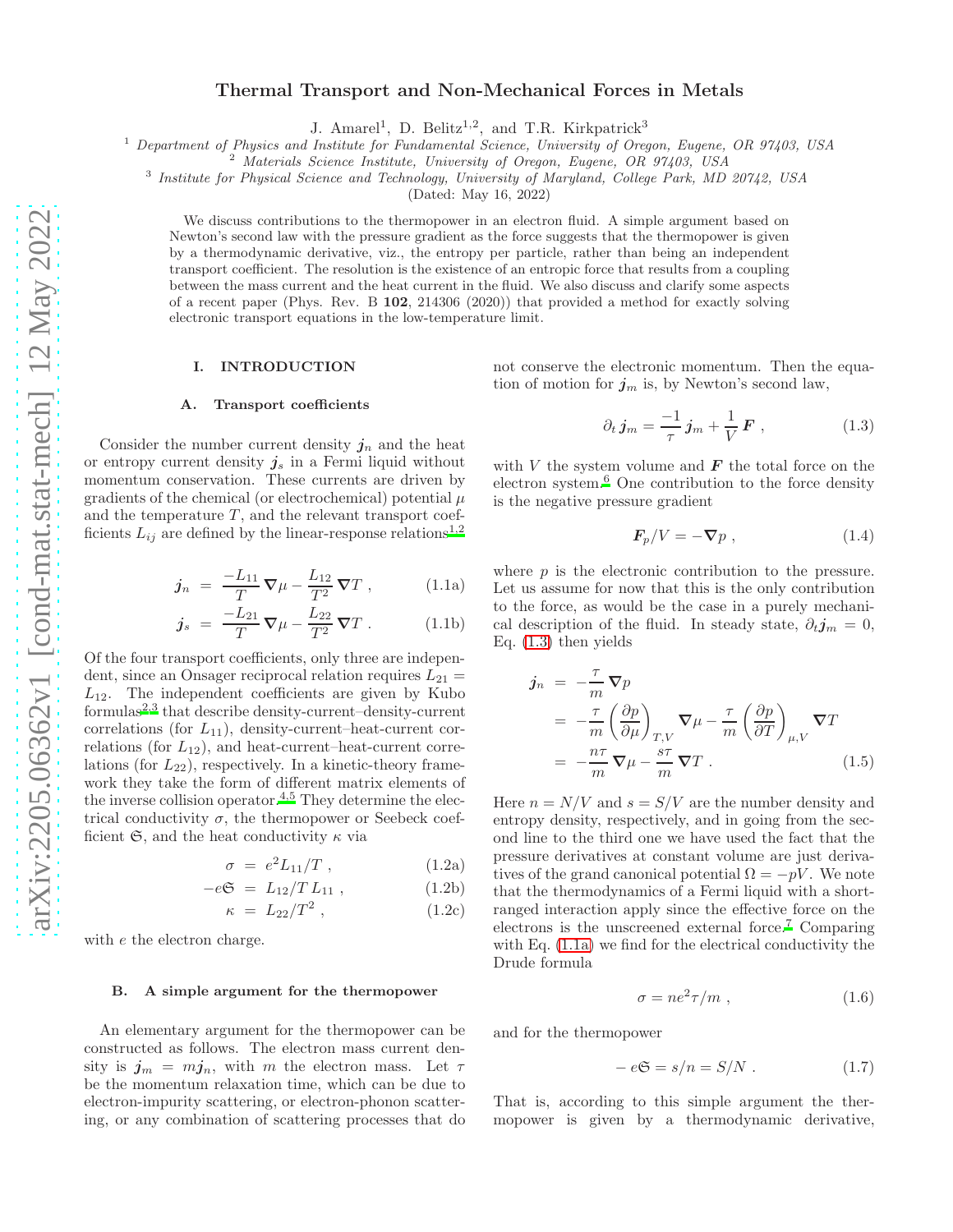namely, the electronic entropy per particle. This is because  $L_{11}$  and  $L_{12}$  are given by thermodynamic derivatives multiplying the same relaxation time  $\tau$ , and therefore their ratio is simply a thermodynamic derivative. This is at odds with the fact  $L_{11}$  and  $L_{12}$  are independent transport coefficients.

Since  $L_{11}$  and  $L_{12}$  both describe the response of the same current to a driving force, there is only one relaxation time that can appear in Eq. [\(1.5\)](#page-0-2). The conclusion is therefore that there must be another contribution to the force in Eq. [\(1.3\)](#page-0-0) that has nothing to do with the pressure gradient. In the next section we will use kinetic theory to elucidate the nature of this non-mechanical or entropic force.

# II. MASS TRANSPORT FROM KINETIC **THEORY**

#### A. Linearized kinetic eqation

In order to derive a kinetic theory for the mass or number current density, we recall the formalism developed in Refs. [5](#page-5-4)[,8.](#page-5-7) Let

$$
f_{\text{eq}}(\mathbf{p}) = \frac{1}{e^{\xi_p/T} + 1} \tag{2.1}
$$

be the equilibrium Fermi-Dirac distribution. Here  $\xi_p =$  $\epsilon_p - \mu$ , with  $\mu$  the chemical potential and  $\epsilon_p$  the equilibrium single-particle energy. Here, and in what follows, 'particle' means quasiparticle in the sense of Landau Fermi-liquid (LFL) theory.<sup>[9](#page-5-8)[,10](#page-5-9)</sup> For simplicity we consider spinless fermions, and we keep only the first two LFL parameters,  $F_0$  and  $F_1$ . Let  $f(\mathbf{p}, \mathbf{x}, t)$  be the  $\mu$ -space or single-particle phase space distribution function, consider small deviations from equilibrium,

$$
f(\mathbf{p}, \mathbf{x}, t) = f_{\text{eq}}(\mathbf{p}) + \delta f(\mathbf{p}, \mathbf{x}, t) , \qquad (2.2a)
$$

and write  $\delta f$  as

$$
\delta f(\mathbf{p}, \mathbf{x}, t) = w(\mathbf{p}) \phi(\mathbf{p}, \mathbf{x}, t) , \qquad (2.2b)
$$

with

$$
w(\mathbf{p}) = -\partial f_{\text{eq}}(\mathbf{p})/\partial \epsilon_p = \frac{1}{T} f_{\text{eq}}(\mathbf{p}) [1 - f_{\text{eq}}(\mathbf{p})]
$$

$$
= \frac{1}{4T \cosh^2(\xi_p/2T)}.
$$
(2.2c)

It is useful to define a scalar product in the space of  $p$ -dependent functions that employs  $w$  as a weight:

<span id="page-1-0"></span>
$$
\langle g(\mathbf{p}) | h(\mathbf{p}) \rangle = \frac{1}{V} \sum_{\mathbf{p}} w(\mathbf{p}) g(\mathbf{p}) h(\mathbf{p}) . \quad (2.3)
$$

In terms of this scalar product we can write density fluctuations as

$$
\delta n(\boldsymbol{x},t) = \langle 1 | \phi(\boldsymbol{x},t) \rangle . \tag{2.4}
$$

Similarly, we can write velocity fluctuations as

$$
\delta \mathbf{u}(\mathbf{x},t) = \frac{1}{nm} \langle \mathbf{p} | \phi(\mathbf{x},t) \rangle \tag{2.5a}
$$

or, equivalently, the mass current density as

$$
\boldsymbol{j}_m(\boldsymbol{x},t) = \langle \boldsymbol{p} | \phi(\boldsymbol{x},t) \rangle . \tag{2.5b}
$$

Finally, temperature fluctuations, fluctuations of the entropy density  $s = S/V$ , and pressure fluctuations can be written as (see Ref. [8](#page-5-7) for derivations)

<span id="page-1-2"></span>
$$
\delta T(\boldsymbol{x},t) = \frac{1}{c_V} \langle a_5(\boldsymbol{p}) | \phi(\boldsymbol{p},\boldsymbol{x},t) \rangle , \qquad (2.6a)
$$

$$
\delta s(\boldsymbol{x},t) = \langle \epsilon_p | \phi(\boldsymbol{p},\boldsymbol{x},t) \rangle - \mu \, \delta n(\boldsymbol{x},t) \;, \tag{2.6b}
$$

$$
\delta p(\boldsymbol{x},t) = \left(\frac{\partial p}{\partial T}\right)_{N,V} \delta T(\boldsymbol{x},t) + \left(\frac{\partial p}{\partial n}\right)_{T,V} \delta n(\boldsymbol{x},t) . \tag{2.6c}
$$

Here  $c_V$  is the specific heat at constant volume, and

$$
a_5(\mathbf{p}) = \epsilon_p - \langle \epsilon_p | 1 \rangle / \langle 1 | 1 \rangle . \qquad (2.7a)
$$

The functions

$$
a_1(\mathbf{p}) \equiv 1 \tag{2.7b}
$$

$$
a_{2,3,4}(\mathbf{p}) = p_x, p_y, p_z \tag{2.7c}
$$

together with  $a_5(p)$  constitute the five hydrodynamic modes. They are mutually orthogonal with respect to the scalar product defined in Eq. [\(2.3\)](#page-1-0), and their normalizations are given by[8](#page-5-7)

$$
\langle 1|1 \rangle = (\partial n/\partial \mu)_{T,V} (1 + F_0) , \quad (2.8a)
$$

$$
\langle p|p\rangle = 3nm^*,\qquad (2.8b)
$$

$$
\langle a_5(\mathbf{p})|a_5(\mathbf{p})\rangle = c_V T , \qquad (2.8c)
$$

with  $m^* = m(1 + F_1/3)$  the quasiparticle effective mass.

Performing a Fourier transform in space and time, with k the wave number and  $\omega$  the frequency, we can write the linearized kinetic equation for the  $\mu$ -space distribution function in the form<sup>[5](#page-5-4)[,8](#page-5-7)</sup>

<span id="page-1-1"></span>
$$
\left[-i\omega - \Lambda(\boldsymbol{p}) + L_{\boldsymbol{k}}^{(1)}(\boldsymbol{p})\right] |\phi(\boldsymbol{p}, \boldsymbol{k}, \omega)\rangle = 0. \quad (2.9)
$$

Here  $\Lambda(p)$  is the collision operator, and

$$
L_{\mathbf{k}}^{(1)}(\mathbf{p}) = i\mathbf{k} \cdot \mathbf{v}_p + \frac{F_0}{\langle 1|1 \rangle} |i\mathbf{k} \cdot \mathbf{v}_p\rangle\langle 1| + \frac{F_1}{\langle \mathbf{p}|\mathbf{p}\rangle} |(i\mathbf{k} \cdot \mathbf{v}_p)\mathbf{p}\rangle \cdot \langle \mathbf{p}|
$$
 (2.10)

is a kinetic operator linear in  $k$  that comprises the streaming term and the Fermi-liquid interaction.  $v_p =$  $p/m^*$  is the quasiparticle velocity. We are interested in a physical situation where particle number and energy are conserved,

<span id="page-1-3"></span>
$$
\Lambda(p)|1\rangle = \Lambda(p)|a_5(p)\rangle = 0 , \qquad (2.11a)
$$

but momentum is not,

$$
\Lambda(p)|p\rangle \neq 0. \tag{2.11b}
$$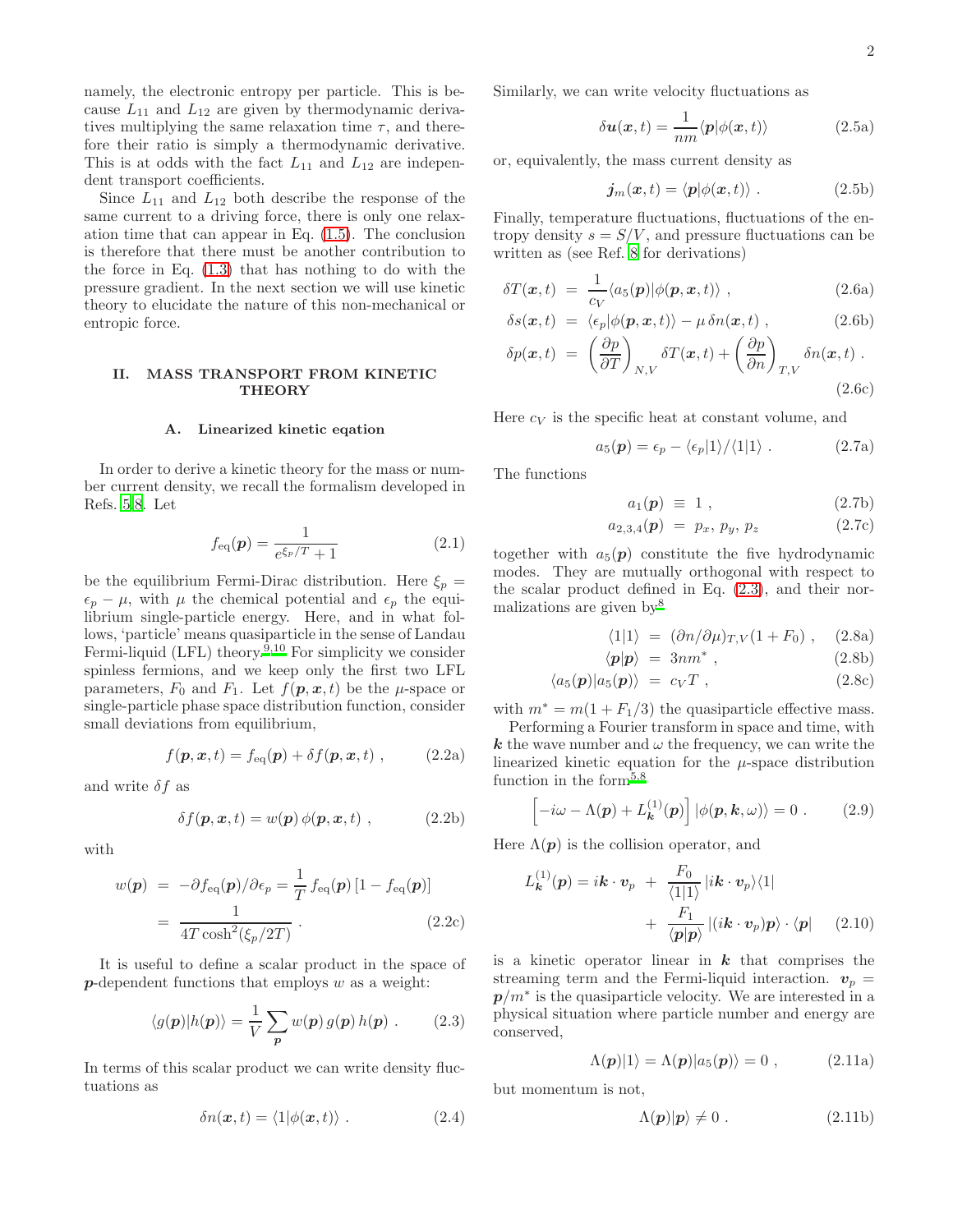## B. Kinetic equation for the mass current

We are interested in a mass current driven by gradients of the chemical potential, or the density, and the temperature. Accordingly, we want to derive an effective theory that explicitly keeps the five hydrodynamic modes. To this end, we define a projection operator

<span id="page-2-2"></span>
$$
\mathcal{P} = \sum_{\alpha=1}^{5} |a_{\alpha}\rangle \frac{1}{\langle a_{\alpha}|a_{\alpha}\rangle} \langle a_{\alpha}|
$$
 (2.12a)

that projects on the hydrodynamic space  $\mathcal{L}_h$  spanned by the hydrodynamic modes, and another projection operator

$$
\mathcal{P}_\perp = 1 - \mathcal{P} \tag{2.12b}
$$

that projects onto the space  $\mathcal{L}_\perp$  that is orthogonal to  $\mathcal{L}_h$ . Operating from the left with  $\langle p| \mathcal{P}$  on Eq. [\(2.9\)](#page-1-1), and using  $\mathcal{P} + \mathcal{P}_\perp = \mathbbm{1}$  yields

<span id="page-2-0"></span>
$$
\begin{array}{rcl}\n(-i\omega + 1/\tau_0) \, j_m & = & -\langle p|L_{\mathbf{k}}^{(1)}\mathcal{P}|\phi\rangle + \langle p|\Lambda \mathcal{P}_\perp|\phi\rangle \\
&- \langle p|L_{\mathbf{k}}^{(1)}\mathcal{P}_\perp|\phi\rangle\n\end{array} \tag{2.13a}
$$

where

$$
\frac{1}{\tau_0} = \frac{-1}{\langle p|p \rangle} \langle p|\Lambda(p)|p \rangle \tag{2.13b}
$$

is a bare relaxation rate for the mass current. Operating on Eq. [\(2.9\)](#page-1-1) from the left with  $\mathcal{P}_\perp$ , and again using  $\mathcal{P}$  +  $P_{\perp} = 1$ , allows us to express  $P_{\perp}|\phi\rangle$  in terms of  $j_m$  and  $\mathcal{P}|\phi\rangle$ :

<span id="page-2-1"></span>
$$
\mathcal{P}_{\perp}|\phi\rangle = G \,\mathcal{P}_{\perp}\Lambda|\boldsymbol{p}\rangle \cdot \frac{1}{\langle \boldsymbol{p}|\boldsymbol{p}\rangle} \,\boldsymbol{j}_m - G \,\mathcal{P}_{\perp}L_{\boldsymbol{k}}^{(1)}\mathcal{P}|\phi\rangle \ . \tag{2.14}
$$

Here we have defined a propagator

$$
G(\boldsymbol{p}, \boldsymbol{k}, \omega) = \left( -i\omega - \mathcal{P}_{\perp} \Lambda(\boldsymbol{p}) \mathcal{P}_{\perp} + \mathcal{P}_{\perp} L_{\boldsymbol{k}}^{(1)}(\boldsymbol{p}) \mathcal{P}_{\perp} \right)^{-1} (2.15a)
$$

For later reference we expand  $G$  to linear order in the wave number  $k$ :

$$
G = G_0 - G_0 \mathcal{P}_\perp L_{\mathbf{k}}^{(1)} \mathcal{P}_\perp G_0 + O(\mathbf{k}^2) , \qquad (2.15b)
$$

where

$$
G_0(\mathbf{p}, \omega) = (-i\omega - \Lambda_{\perp}(\mathbf{p}))^{-1}
$$
 (2.15c)

and  $\Lambda_{\perp} = \mathcal{P}_{\perp} \Lambda \mathcal{P}_{\perp}$ .

### <span id="page-2-9"></span>C. Analysis of the equation for the mass current

Consider the right-hand side of Eq. [\(2.13a\)](#page-2-0). To zeroth order in a gradient expansion the only contribution is from the second term with  $G_0$  substituted for G in Eq. [\(2.14\)](#page-2-1). This term is proportional to  $j<sub>m</sub>$ , and thus a contribution to the relaxation rate. To first order in a gradient expansion, all three terms formally contribute. However, the part of the third one that is formally of  $O(\mathbf{k})$  is proportional to  $j_m$ , and in steady state  $(\omega = 0)$ the mass current itself is proportional to  $k$ . The third therefore is effectively of  $O(k^2)$ . The equation for the mass current to linear order in the gradients thus reads

<span id="page-2-4"></span>
$$
-i\omega j_m = \frac{-1}{\tau} j_m + f_1 + f_2 , \qquad (2.16)
$$

where

<span id="page-2-7"></span>
$$
\frac{1}{\tau} = \frac{1}{\tau_0} - \frac{1}{\langle p|p \rangle} \langle p|\Lambda G_0 \mathcal{P}_\perp \Lambda |p \rangle . \tag{2.17}
$$

Of the two force density terms, the first one is

$$
\mathbf{f}_1 = -\langle \mathbf{p} | L_{\mathbf{k}}^{(1)} \mathcal{P} | \phi \rangle
$$
  
=  $-i\mathbf{k} \left[ \frac{n}{(\partial n/\partial \mu)_{T,V}} \delta n + \left( \frac{\partial p}{\partial T} \right)_{N,V} \delta T \right],$  (2.18)

where we have used the expression  $(2.12a)$  for the projection operator and various of the thermodynamic identities derived in Appendix A of Ref. [8.](#page-5-7) Transforming back to real space and using general thermodynamic identities as well as Eq. [\(2.6c\)](#page-1-2) this can be written

<span id="page-2-5"></span>
$$
\mathbf{f}_1(\mathbf{x},t) = -\nabla p(\mathbf{x},t) \; . \tag{2.19}
$$

We see that  $f_1$  is the density of the mechanical or Newtonian force  $\mathbf{F}_p$  from Eq. [\(1.4\)](#page-0-3).

The second force density term is

<span id="page-2-3"></span>
$$
\mathbf{f}_2 = -\langle \mathbf{p} | \Lambda G_0 \mathcal{P}_\perp L_{\mathbf{k}}^{(1)} \mathcal{P} | \phi \rangle
$$
  
= -\langle \mathbf{p} | \Lambda \Lambda\_\perp^{-1} | i(\mathbf{k} \cdot \mathbf{v}\_p) \psi\_5^{\text{L}(0)} \rangle \frac{1}{T} \delta T . (2.20a)

Here

$$
\psi_5^{\text{L}(0)}(\boldsymbol{p}) = a_5(\boldsymbol{p}) - \frac{T}{n} \left( \frac{\partial p}{\partial T} \right)_{N,V}
$$
  
=  $\epsilon_p - (Ts/n + \mu)$  (2.20b)

is the heat mode from Eq. (3.16) in Ref. [8,](#page-5-7) and the ket vector in Eq. [\(2.20a\)](#page-2-3) is the divergence of the heat current, see Appendix B in Ref. [8.](#page-5-7) The inverse projected collision operator  $\Lambda_{\perp}^{-1}$  acting on the heat current is to be interpreted as follows. Let  $|x\rangle = \Lambda_{\perp}^{-1} |\mathbf{v}_p \psi_5^{\mathcal{L}(0)}\rangle$ . Then  $|x\rangle$ is the solution of the integral equation

<span id="page-2-8"></span>
$$
\Lambda_{\perp}|x\rangle = |\boldsymbol{v}_p\psi_5^{\mathrm{L}(0)}\rangle, \tag{2.21}
$$

with the solution made unique by the requirement  $|x\rangle \in$  $\mathcal{L}_{\perp}$ .

Transforming back to real space we have

<span id="page-2-6"></span>
$$
f_2(x,t) = \frac{-1}{3T} \langle p | \Lambda(p) \Lambda_{\perp}^{-1}(p) | v_p \psi_5^{\text{L}(0)}(p) \rangle \nabla T(x,t) .
$$
\n(2.22)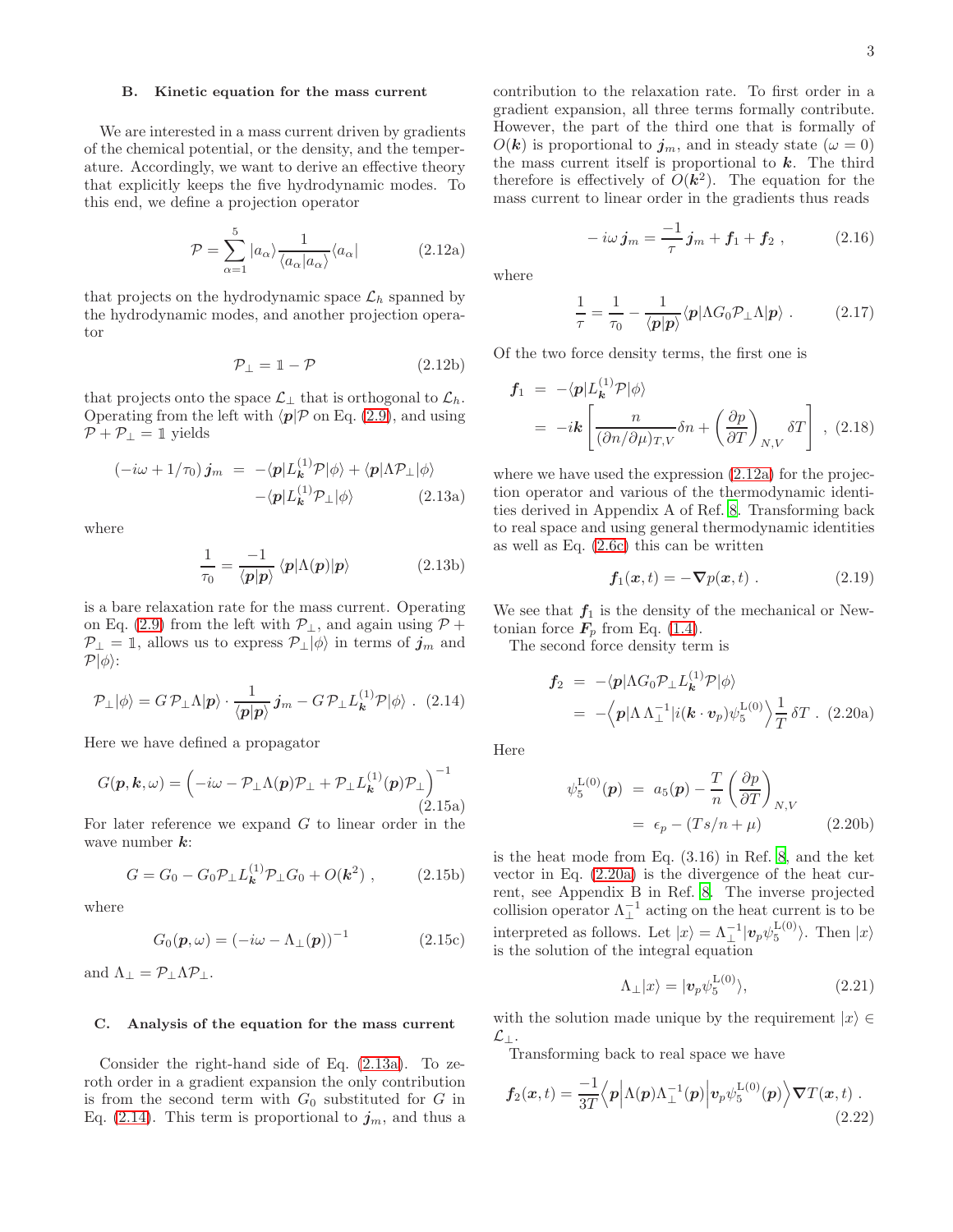Note that  $f_2$  is a pure temperature gradient and involves no density gradient. The prefactor is a matrix element that involves a heat current and a mass current.  $f_2$  thus results from the coupling between the number density and the heat mode and represents a non-mechanical or entropic force. It is generically nonzero, but vanishes for simple model collision operators where  $\Lambda\Lambda_{\perp}^{-1}|\bm{v}_{p}\psi_{5}^{\text{L}(0)}\rangle\propto$  $|v_p\psi_5^{\text{L}(0)}\rangle$ , since the mass and heat currents are mutually orthogonal.

### D. Contributions to the thermopower

By comparing the coefficients in Eqs. [\(1.1a\)](#page-0-1) and [\(2.16\)](#page-2-4), with  $f_1$  and  $f_2$  from Eqs. [\(2.19\)](#page-2-5) and [\(2.22\)](#page-2-6), respectively, we can determine the Onsager coefficients  $L_{11}$  and  $L_{12}$  that determine the electrical conductivity  $\sigma$  and the thermopower  $\mathfrak S$  according to Eqs. [\(1.2\)](#page-0-4). For the for-mer we obtain the Drude formula [\(1.6\)](#page-0-5), with  $\tau$  given by Eq. [\(2.17\)](#page-2-7). For the latter we find

$$
-e\mathfrak{S} = \frac{S}{N} + \frac{1}{3nT\tau} \langle p|\Lambda\Lambda_{\perp}^{-1} |v_p\psi_5^{\text{L}(0)}\rangle , \qquad (2.23)
$$

which is Eq.  $(1.7)$  augmented by a contribution from the entropic force.

# III. EXAMPLES

An evaluation of the entropic force for a given collision operator involves solving the integral equation [\(2.21\)](#page-2-8). This is equivalent to solving the Boltzmann equation with the same collision operator. Alternatively, one can employ the hydrodynamic theories developed in Refs. [5](#page-5-4)[,8](#page-5-7). In this section we use two common scattering processes to illustrate how the entropic force contributes to the thermopower.

### A. Disordered Fermi liquid

As a simple example, consider the case of a Fermi liquid in the presence of quenched disorder. In this case, particle number and energy are conserved, but momentum is not, as we have assumed in Eqs. [\(2.11\)](#page-1-3). Hydrodynamic equations for this problem were derived in Ref. [5](#page-5-4). Within this hydrodynamic formalism, the result for the Onsager coefficients  $L_{11}$  and  $L_{12}$  is (see Eqs. (3.22, 3.23) in Ref. [5](#page-5-4))

<span id="page-3-1"></span>
$$
L_{11} = \frac{-T}{m^2} \langle \hat{\boldsymbol{k}} \cdot \boldsymbol{p} | \Lambda^{-1}(\boldsymbol{p}) | \hat{\boldsymbol{k}} \cdot \boldsymbol{p} \rangle , \qquad (3.1a)
$$

$$
L_{12} = \frac{-T}{m^2} \langle \hat{\boldsymbol{k}} \cdot \boldsymbol{p} | \Lambda^{-1}(\boldsymbol{p}) | (\hat{\boldsymbol{k}} \cdot \boldsymbol{p}) (\epsilon_p - \mu) \rangle .
$$
 (3.1b)

Here the collision operator describes both electronimpurity scattering and electron-electron scattering, and its inverse exists in this context since none of the vectors in the matrix elements are conserved quantities. The two coefficients are given by different matrix elements of the inverse collision operator, and thus in general are independent. However, for the simplest possible model of a constant relaxation rate,

<span id="page-3-0"></span>
$$
\Lambda = \frac{-1}{\tau} \left[ \mathbb{1} - \frac{|1\rangle\langle 1|}{\langle 1|1\rangle} - \frac{|a_5\rangle\langle a_5|}{\langle a_5|a_5\rangle} \right] \tag{3.2}
$$

the rate drops out of the ratio  $L_{12}/L_{11}$  and performing the integrals yields

$$
-e\mathfrak{S} = \frac{\pi^2}{2}T/\epsilon_{\mathcal{F}} , \qquad (3.3)
$$

which is equal to the entropy per particle of a Fermi liquid in the low-temperature limit.<sup>[10](#page-5-9)[,11](#page-5-10)</sup> For this simple model collision operator we thus recover the result [\(1.7\)](#page-0-6) of the naive argument in Sec. [I B.](#page-0-7) This is consistent with the analysis in Sec. [II C:](#page-2-9) With Eq. [\(3.2\)](#page-3-0) for the collision operator, the solution of Eq. [\(2.21\)](#page-2-8) is  $|x\rangle = -\tau |\mathbf{v}_p \psi_5^{\text{L}}(0)\rangle$ , and hence the entropic force, Eq. [\(2.22\)](#page-2-6), vanishes.

This is no longer true, even within a simple relaxationtime model, if we allow for an energy dependence of the relaxation time. For instance, if we replace  $1/\tau$  in Eq.  $(3.2)$  by  $12$ 

$$
\frac{1}{\tau(\epsilon_p)} = \frac{1}{\tau} \sqrt{\epsilon_p/\epsilon_F} \tag{3.4}
$$

and evaluate the integrals in Eqs. [\(3.1\)](#page-3-1) we obtain Wil-son's result<sup>[12](#page-5-11)</sup>

$$
-e\mathfrak{S} = \frac{\pi^2}{3}T/\epsilon_{\mathcal{F}} , \qquad (3.5)
$$

consistent with the fact that now the entropic force is no longer zero.

#### <span id="page-3-3"></span>B. Electron-phonon scattering

As another example we consider the electron-phonon scattering problem with the commonly used assumption that the phonons remain in equilibrium.<sup>[2](#page-5-1)[,12](#page-5-11)</sup> In Ref. [13](#page-5-12) we provided an exact solution of integral equations for transport coefficients based on the Boltzmann equation. However, the equations solved were not quite equivalent to the Boltzmann equation since in their derivation various factors of the electron momentum  $p$  were replaced by the Fermi momentum  $p_F$ . As a result of this approximation the Onsager relation  $L_{21} = L_{12}$  was violated, and the results for the transport coefficients were different from what is obtained from the Boltzmann equation proper. However, the solutions of the integral equations as written were exact. Here we discuss the changes that result from not making this approximation.

Within the formalism of Ref. [13](#page-5-12) the Onsager coefficients  $L_{11}$  and  $L_{12}$  are are given by

<span id="page-3-2"></span>
$$
L_{11} = \frac{nT}{m} \langle \nu^3 | \varphi_0 \rangle , \qquad (3.6a)
$$

$$
L_{12} = \frac{nT}{m} \langle \nu^3 | \varphi_1 \rangle , \qquad (3.6b)
$$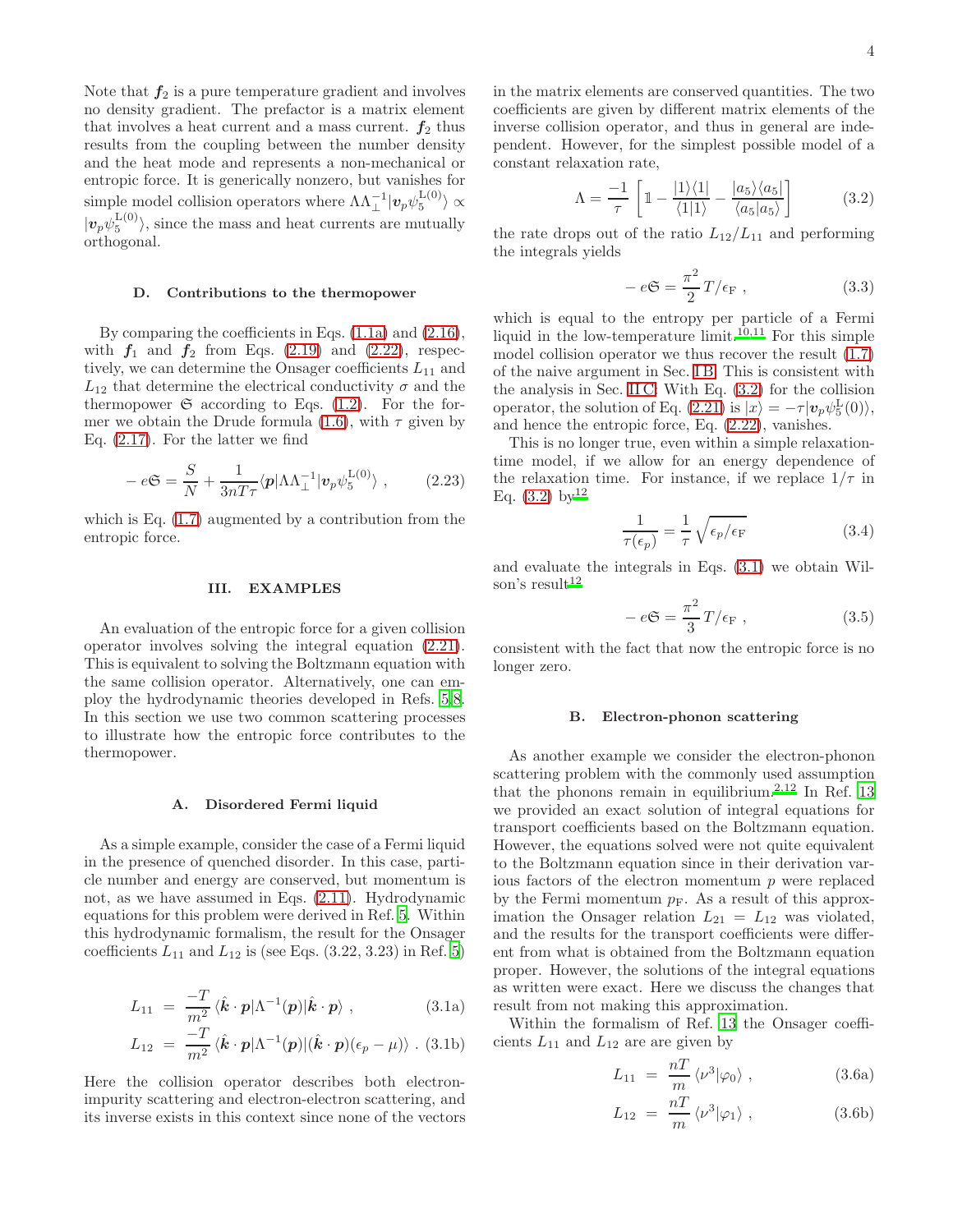where

$$
\nu(\epsilon) = \sqrt{1 + \epsilon/\epsilon_{\rm F}} \,, \tag{3.7}
$$

and the functions  $\varphi_0$  and  $\varphi_1$  are the solutions of integrals equations

<span id="page-4-0"></span>
$$
\Lambda(\epsilon)\,\varphi_0(\epsilon) \;=\; -\nu(\epsilon)\;, \qquad \qquad (3.8a)
$$

$$
\Lambda(\epsilon)\,\varphi_1(\epsilon) \;=\; -\epsilon\,\nu(\epsilon)\;, \tag{3.8b}
$$

with  $\Lambda$  a collision operator. The factors  $\nu(\epsilon)$  on the right-hand sides of Eqs. [\(3.8\)](#page-4-0) result from a factor  $p_F/p$  that appears in the angular integrations that reduce the linearized Boltzmann equation to a one-dimensional integral equation, see Eqs.  $(C2a)$  and  $(C3)$  in Ref. [13.](#page-5-12)<sup>[14](#page-5-13)</sup> The  $\nu^3$  in Eqs. [\(3.6\)](#page-3-2) result from one factor of  $p/p_F$  in the radial p-integration measure, and one factor of  $p/p<sub>F</sub>$  from each of the two current vertices. All of these factors were approximated by  $\nu(\epsilon) \approx 1$  in Ref. [13.](#page-5-12)

The Onsager coefficients  $L_{21}$  and  $L_{22}$  can also be obtained from the solutions of Eqs. [\(3.8\)](#page-4-0):

$$
L_{21} = \frac{nT}{m} \langle \epsilon \nu^3 | \varphi_0 \rangle , \qquad (3.9a)
$$

$$
L_{22} = \frac{nT^2}{m} \langle \epsilon \nu^3 | \varphi_1 \rangle . \qquad (3.9b)
$$

The collision operator  $\Lambda$  is given by

$$
\Lambda(\epsilon) = \int du \left[ K(\epsilon, u) R_{\epsilon \to u} - K_0(\epsilon, u) \right] \tag{3.10}
$$

with  $R_{\epsilon \to u} f(\epsilon) = f(u)$  replacement operator. The kernel K has three contributions,

$$
K(\epsilon, u) = K_0(\epsilon, u) - K_1(\epsilon, u) - K_2(\epsilon, u) . \qquad (3.11)
$$

 $K_0$  and  $K_1$  are given by Eqs. (2.18a) - (2.18c) in Ref. [13](#page-5-12).  $K_2$  gets modified by a factor of  $(p_F/p)^2$  in the last line of Eq. (C3) in that reference that also had been approximated by 1. This leads to

$$
K_2(\epsilon, u) = \frac{1}{2} \left( 1 - \frac{T_1^2}{2\epsilon_F^2} \right) \left( \frac{u - \epsilon}{T_1} \right)^2 K_0(\epsilon, u) , \quad (3.12)
$$

which replaces Eq.  $(2.18d)$  in Ref. [13](#page-5-12). Here  $T_1$  is the bosonic energy scale that appears in the electronphonon collision integral and is on the order of the Debye temperature.[13](#page-5-12)

The integral equations [\(3.8\)](#page-4-0) can be solved exactly in the low-temperature limit by the same method as in Ref. [13.](#page-5-12) The result is

<span id="page-4-1"></span>
$$
\sigma(T \to 0) = \frac{ne^2}{m} \frac{1}{120 \zeta(5)g_0} \frac{1}{1 - T_1^2/4\epsilon_\mathrm{F}^2} \frac{T_1^4}{T^5} + O(1/T^3) \quad (3.13a)
$$

$$
-e\,\mathfrak{S}(T \to 0) = \frac{\pi^2}{3} \frac{T}{\epsilon_{\rm F}} + O(T^3) \,. \tag{3.13b}
$$

$$
\kappa(T \to 0)/T = \frac{n}{m} \frac{1}{g_0} \left( \eta + \frac{\pi^4/9}{120\zeta(5)} \frac{T_1^2/\epsilon_F^2}{1 - T_1^2/4\epsilon_F^2} \right) \frac{T_1^2}{T^3} + O(1/T) \tag{3.13c}
$$

Here  $g_0$  is the electron-phonon coupling constant from Eq.  $(2.6)$  in Ref. [13](#page-5-12), and  $\eta$  is the number from Eq.  $(3.39b)$ in that paper. These results replace Eqs. (3.36a), (3.37), and (3.39a), respectively, in the same reference. The Onsager relation  $L_{21} = L_{12}$  is now satisfied, and the result for the thermopower agrees with Wilson's solution of the Boltzmann equation.<sup>[12](#page-5-11)</sup> We emphasize that these results are exact solutions of the Boltzmann equation in the low-temperature limit. The result for the thermopower, Eq. [\(3.13b\)](#page-4-1), is consistent with the fact that the collision operator has a complicated energy dependence and hence the entropic force, Eq. [\(2.22\)](#page-2-6), does not vanish.

# IV. SUMMARY AND CONCLUSION

In summary, we have identified two physically different contributions to the thermopower in a metal. One is due to the mechanical force on the electrons, i.e., the gradient of the pressure of the Fermi liquid. The other one is an entropic force that arises from the mass current coupling to the heat current. This is analogous at some level to the contributions to the sound velocity in either a classical fluid<sup>[15](#page-5-14)</sup> or a fermionic quantum fluid.<sup>[8](#page-5-7)</sup> A purely mechanical theory would conclude that the speed of sound is given by the isothermal compressibility of the fluid; it is the coupling to the heat mode that changes this to the adiabatic compressibility. However, an important difference is that the thermopower is a transport coefficient, whereas the speed of sound is a thermodynamic derivative; the only question is which derivative.

We also have clarified some aspects of Ref. [13](#page-5-12), which gave a method exactly solving electronic transport problems in the low-temperature limit. Specifically, the integral equations solved exactly in that reference were not quite equivalent to the Boltzmann equation due to some approximations in the procedure that transforms the Boltzmann equation into a one-dimensional integral equation. These approximations are not necessary, and eliminating them leads to the exact solution of the Boltzmann equation proper that is given in Sec. [III B.](#page-3-3)